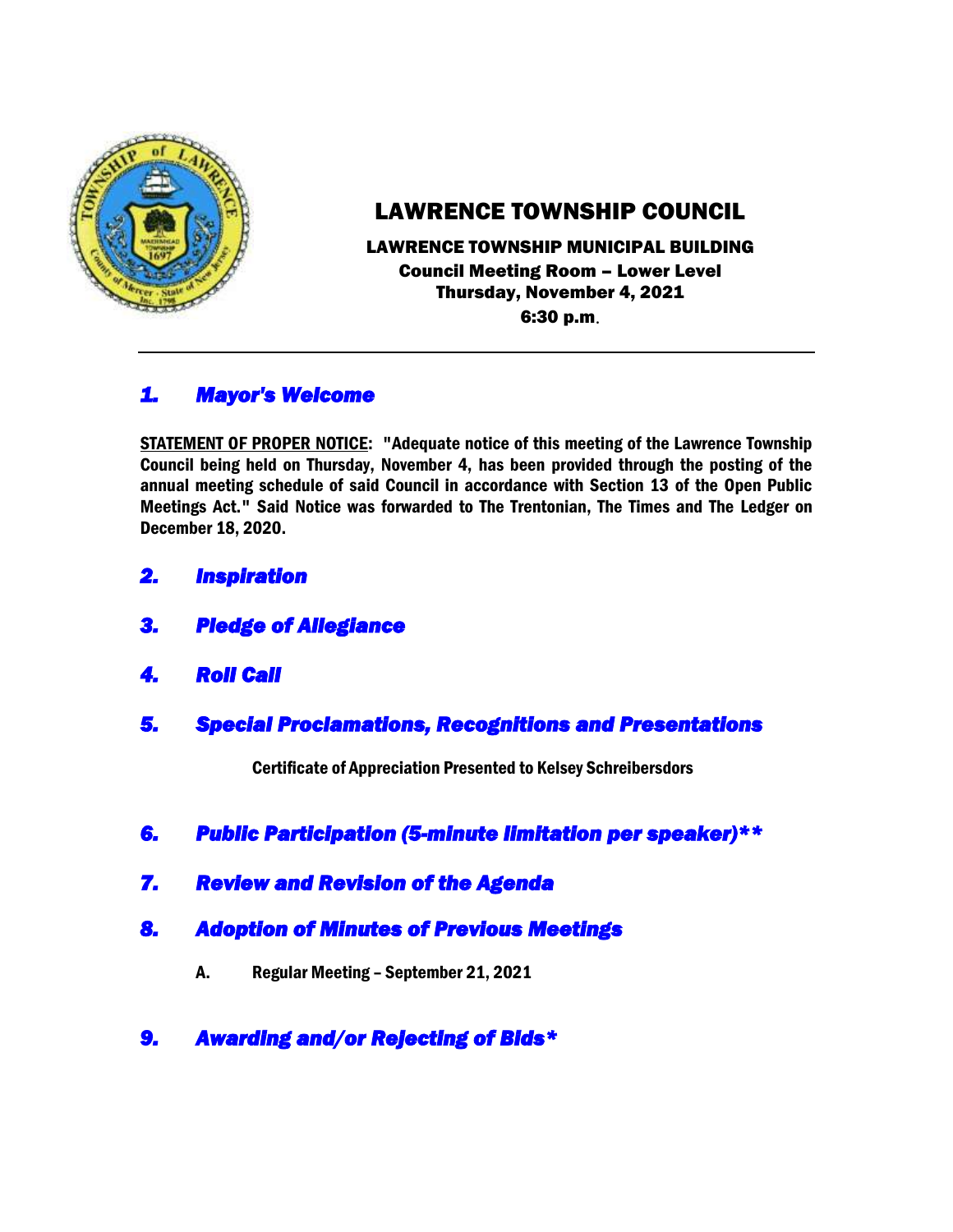#### *10. Introduction of Ordinances***\*\***

A. Ordinance No. 2412-21 – AN ORDINANCE AMENDING ORDINANCE NO. 2404- 21, THE LAWRENCE TOWNSHIP ADMINISTRATIVE CODE ESTABLISHING A LAWRENCE TOWNSHIP FIRE AND EMERGENCY MEDICAL SERVICE DIVISION UNDER THE DEPARTMENT OF PUBLIC SAFETY

### *11. Adoption of Ordinances\**

- A. Ordinance No. 2408-21 BOND ORDINANCE AMENDING BOND ORDINANCE NO. 2329-19 BY THE TOWNSHIP OF LAWRENCE, COUNTY OF MERCER, STATE OF NEW JERSEY, IN ORDER TO REVISE THE DESCRIPTION OF THE IMPROVEMENT **HEREIN**
- B. Ordinance No. 2409-21 BOND ORDINANCE AMENDING BOND ORDINANCE NO. 2361-20 BY THE TOWNSHIP OF LAWRENCE, COUNTY OF MERCER, STATE OF NEW JERSEY, IN ORDER TO REVISE THE DESCRIPTION OF THE IMPROVEMENT **HEREIN**
- C. Ordinance No. 2410-21 AN ORDINANCE AMENDING ORDINANCE NO. 2398-21 SALARY ORDINANCE OF THE TOWNSHIP OF LAWRENCE – UNCLASSIFIED AND/OR EXEMPT, SEASONAL, EMERGENCY (NON-UNION) EMPLOYEES FOR 2020-2021
- D. Ordinance No. 2411-21 AN ORDINANCE ESTABLISHING THE REDEVELOPMENT PLAN FOR 40 NORTH ENTERPRISE AVENUE
- *12. Manager's Report*
- *13. Attorney's Report*
- *14. Clerk's Report*
- *15. Unfinished Business*
- *16. New Business*
- *17. Public Participation (3-minute limitation per speaker)*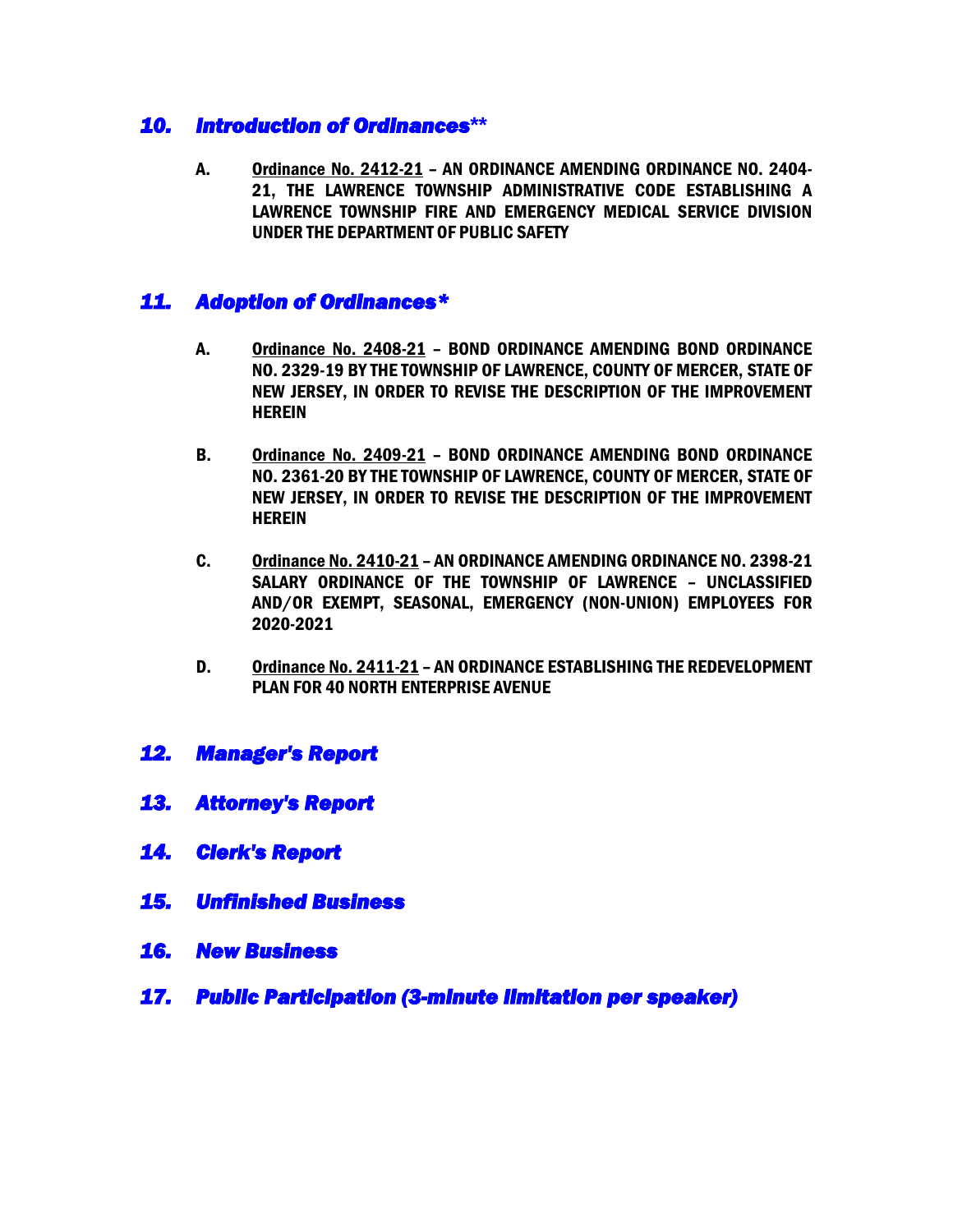### *18. Resolutions*

- A. Bond Acceptance
- B. Bond Release

#### C. Escrow Release

#### D. Refunds

- 1) #337 Authorizing a Tax Payment Refund
- 2) #339 Authorizing Refund of Escrow for 4511 Province Line Road, IP-20/21
- 3) #340 Authorizing Refund of Escrow for 10 Teak Lane, IP-21/21
- 4) #348 Authorizing Refund of Housing Inspection Fee
- 5) #349 Authorizing Refund of Recreation Fee

#### D. Special Items of Revenue

#### F. Professional Services Agreements

- 1) #336 Authorizing a Professional Services Agreement for Surveying Services for Bakers Basin Road
- 2) #341 Authorizing Amending the Professional Services Agreement for Zoning Board Attorney
- 3) #347 Authorizing Amending the Professional Services Agreement for Engineering 'Consultant for SP/SD Review and Inspection

#### G. Grants

#### H. Miscellaneous

- 1) #338 Authorizing a Municipal Official to Bid at Tax Sale
- 2) #342 Authorizing Services for Drivers' Licensing Monitoring
- 3) #343 Authorizing the Transfer of 23021 Current Fund Appropriations
- 4) #344 Authorizing Purchase of One Ford Utility Police Interceptor
- 5) #345 Authorizing Crossing Guard Services
- 6) #346 Authorizing Fire Company Membership
- 7 #350 Authorizing Purchase of 2022 Ford F-250
- 8 #351 Authorizing the Purchase of Trash Carts
- 9) #352 Authorizing the Sale of Public Property
- 10) Authorizing a Closed Session of Council Immediately Following the Regular Meeting, if necessary

## *19. Council Initiatives & Liaison Reports*

### *20. Written Communications*